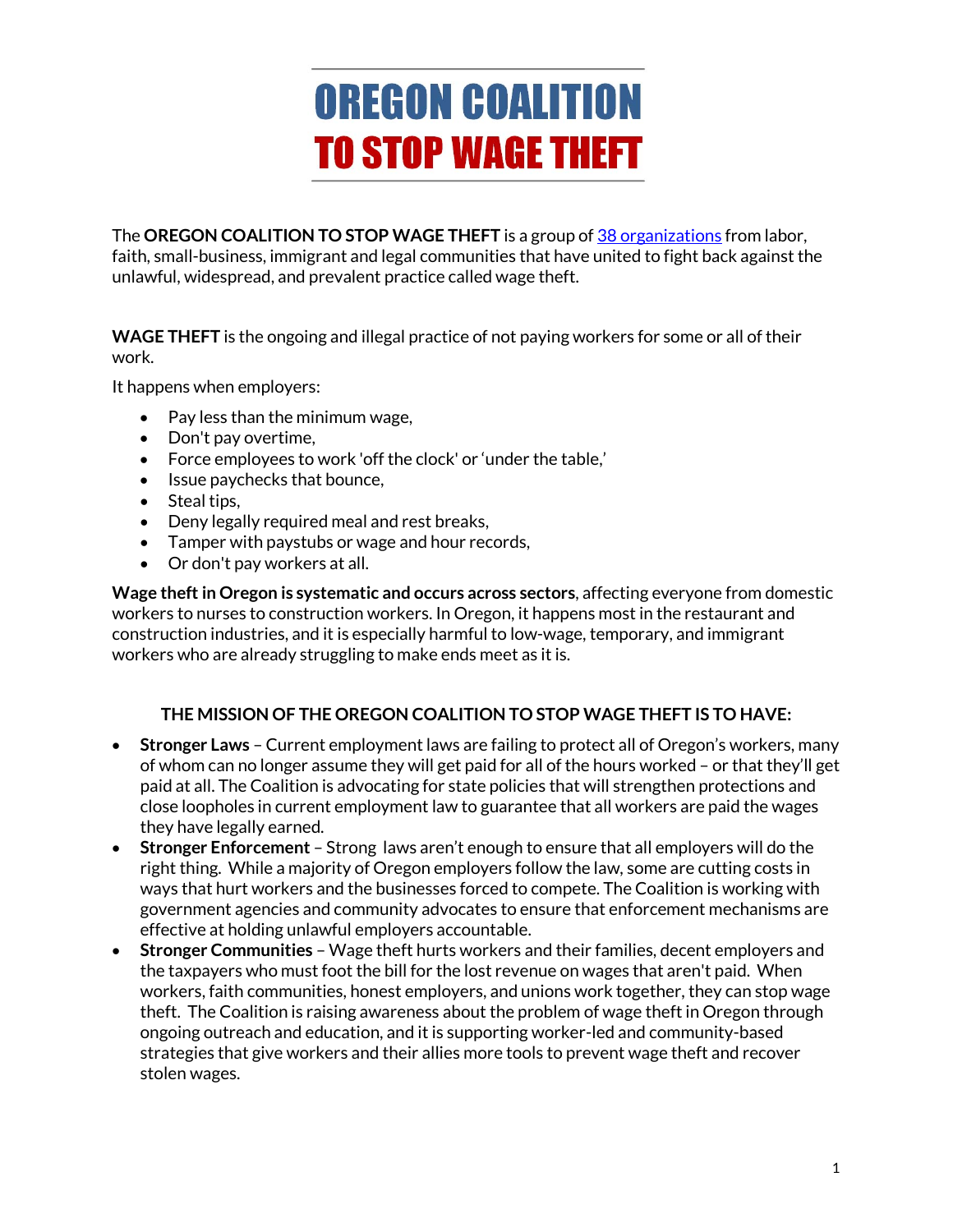## **WORKGROUPS**

The Coalition is divided into workgroups that work independently but collaboratively toward our shared goal: stopping wage theft in Oregon. They are:

| <b>FAITH TEAM</b>                 |                                                                                                                                                                                                                                                                                 |
|-----------------------------------|---------------------------------------------------------------------------------------------------------------------------------------------------------------------------------------------------------------------------------------------------------------------------------|
| Purpose:                          | Support the overall campaign by engaging faith leaders; meet with<br>key legislators; draft an op-ed; attend lobby days, hearings, in-<br>district meetings, town halls.                                                                                                        |
| <b>Meeting Frequency:</b>         | As needed.                                                                                                                                                                                                                                                                      |
|                                   | <b>GRASSROOTS &amp; COMMUNITY OUTREACH TEAM</b>                                                                                                                                                                                                                                 |
| Purpose:                          | Continually collect workers' stories and contact information; recruit<br>and recommend workers for testimony, lobby days, in-district<br>meetings, town halls; provide support, training, and coordination for<br>lobby days.                                                   |
| Meeting Frequency:                | As needed.                                                                                                                                                                                                                                                                      |
| <b>LEGISLATION TEAM</b>           |                                                                                                                                                                                                                                                                                 |
| Purpose:                          | Draft legislation as needed; help keep tabs on pending legislation<br>(good and bad);                                                                                                                                                                                           |
| <b>Meeting Frequency:</b>         | As needed.                                                                                                                                                                                                                                                                      |
| <b>LOBBY TEAM</b>                 |                                                                                                                                                                                                                                                                                 |
| Purpose:                          | To update, inform, and coordinate key lobbyists on the current<br>status of wage theft meetings, legislation, legislators, and overall<br>legislative and political strategy.                                                                                                   |
| Meeting Frequency:                | During session: two to three times per week conference call.                                                                                                                                                                                                                    |
|                                   | Out of session: once per week/every two weeks.                                                                                                                                                                                                                                  |
| <b>MEDIA &amp; MESSAGING TEAM</b> |                                                                                                                                                                                                                                                                                 |
| Purpose:                          | Create messaging and provide framing around wage theft; ensure<br>consistent messaging across multiple coalitions and groups;<br>produce one-pagers for use by OCSWT, Fair Shot, Lobby Team; help<br>draft and place op-eds; help draft and distribute social media<br>content. |
| Meeting Frequency:                | During session: every two weeks                                                                                                                                                                                                                                                 |
|                                   | Out of session: once per month.                                                                                                                                                                                                                                                 |
|                                   |                                                                                                                                                                                                                                                                                 |